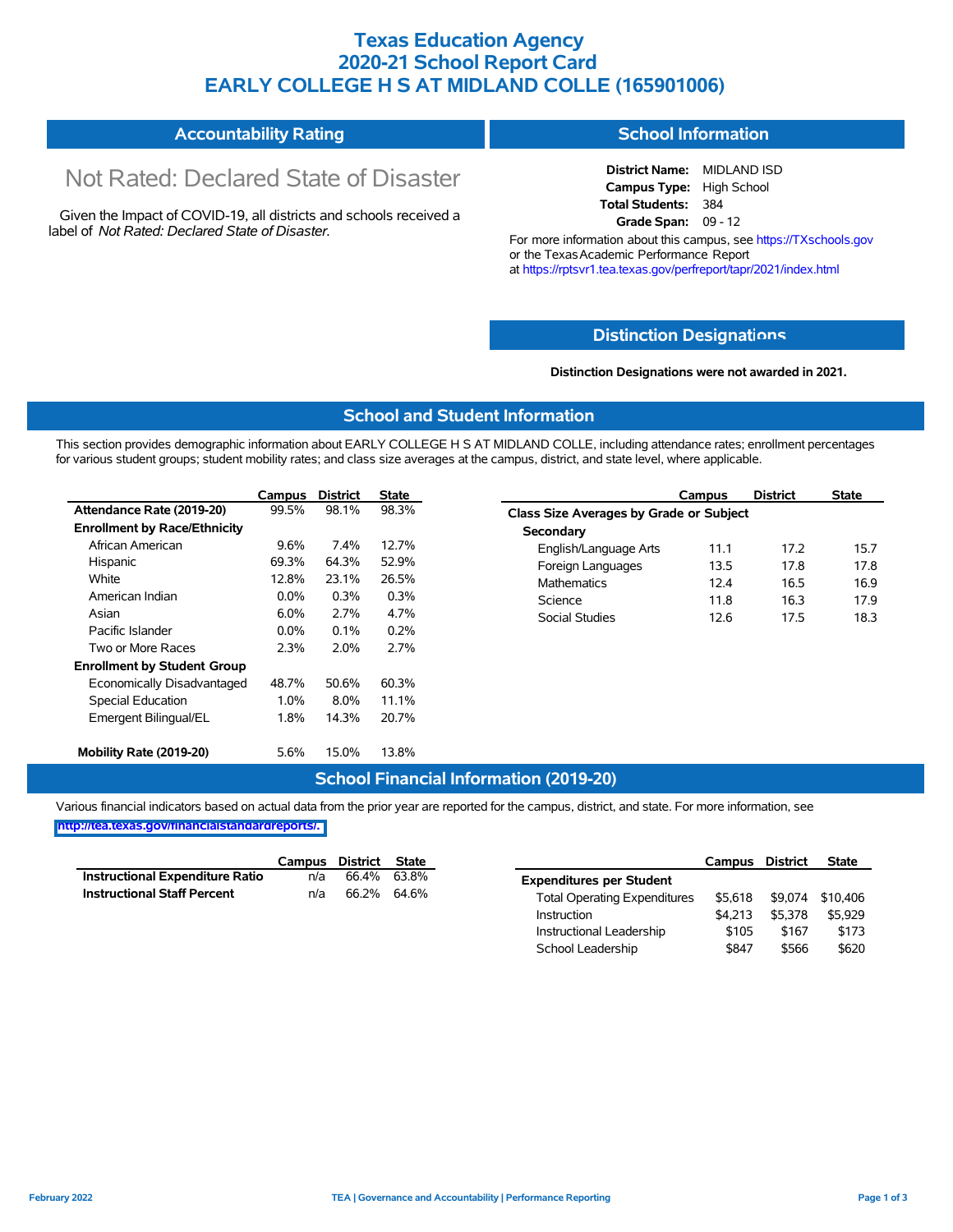## **Texas Education Agency 2020-21 School Report Card**

#### **STAAR Outcomes**

This section provides STAAR performance and outcomes. **Please note that due to the cancellation of spring 2020 STAAR administration due to the COVID-19 pandemic, 2019 results are shown.**

|                                                                                                                                                                                                                 |      |            |      |      |                          |      |      |                          |        | Two                      |               |      |  |
|-----------------------------------------------------------------------------------------------------------------------------------------------------------------------------------------------------------------|------|------------|------|------|--------------------------|------|------|--------------------------|--------|--------------------------|---------------|------|--|
|                                                                                                                                                                                                                 |      |            |      |      |                          |      |      |                          |        | or                       |               |      |  |
|                                                                                                                                                                                                                 |      |            |      |      | African                  |      |      | American                 |        | <b>Pacific</b>           | More          | Econ |  |
| <b>State</b><br><b>District</b><br>Campus<br>American Hispanic White<br>Indian<br>Asian<br><b>Islander</b><br>Races<br>Disadv<br>STAAR Performance Rates at Approaches Grade Level or Above (All Grades Tested) |      |            |      |      |                          |      |      |                          |        |                          |               |      |  |
| All Subjects                                                                                                                                                                                                    | 2021 | 67%        | 63%  | 98%  | 100%                     | 97%  | 100% | $\overline{a}$           | 100%   | L,                       | 100%          | 97%  |  |
|                                                                                                                                                                                                                 | 2019 | 78%        | 68%  | 95%  | 100%                     | 94%  | 96%  | *                        | 100%   |                          | 100%          | 92%  |  |
| ELA/Reading                                                                                                                                                                                                     | 2021 | 68%        | 62%  | 97%  | 100%                     | 96%  | 100% | $\overline{a}$           | 100%   | L,                       | $\ast$        | 96%  |  |
|                                                                                                                                                                                                                 | 2019 | 75%        | 64%  | 93%  | 100%                     | 91%  | 96%  | $\ast$                   | 100%   | $\overline{a}$           | 100%          | 87%  |  |
| <b>Mathematics</b>                                                                                                                                                                                              | 2021 | 66%        | 64%  | 98%  | 100%                     | 96%  | 100% | $\overline{a}$           | 100%   | $\overline{a}$           | $\ast$        | 98%  |  |
|                                                                                                                                                                                                                 | 2019 | 82%        | 73%  | 98%  | 100%                     | 99%  | 86%  | $\ast$                   | $\ast$ | $\overline{a}$           | $\ast$        | 98%  |  |
| Science                                                                                                                                                                                                         | 2021 | 71%        | 68%  | 99%  | 100%                     | 99%  | 100% |                          | $\ast$ | $\overline{a}$           | $\ast$        | 98%  |  |
|                                                                                                                                                                                                                 | 2019 | 81%        | 76%  | 96%  | 100%                     | 94%  | 100% | $\ast$                   | $\ast$ |                          | $\ast$        | 94%  |  |
|                                                                                                                                                                                                                 |      |            |      |      |                          |      |      |                          | $\ast$ |                          | $\ast$        |      |  |
| Social Studies                                                                                                                                                                                                  | 2021 | 73%<br>81% | 64%  | 99%  | 100%                     | 98%  | 100% |                          |        |                          | $\ast$        | 98%  |  |
|                                                                                                                                                                                                                 | 2019 |            | 71%  | 100% |                          | 100% | 100% | $\overline{\phantom{a}}$ |        |                          |               | 100% |  |
| STAAR Performance Rates at Meets Grade Level or Above (All Grades Tested)                                                                                                                                       |      |            |      |      |                          |      |      |                          |        |                          |               |      |  |
| All Subjects                                                                                                                                                                                                    | 2021 | 41%        | 36%  | 84%  | 79%                      | 82%  | 91%  | L,<br>$\ast$             | 100%   | $\overline{\phantom{a}}$ | 100%          | 80%  |  |
|                                                                                                                                                                                                                 | 2019 | 50%        | 39%  | 83%  | 82%                      | 81%  | 92%  |                          | 100%   |                          | 93%<br>$\ast$ | 79%  |  |
| ELA/Reading                                                                                                                                                                                                     | 2021 | 45%        | 38%  | 89%  | 86%                      | 88%  | 94%  | L,                       | 100%   | $\overline{a}$           |               | 84%  |  |
|                                                                                                                                                                                                                 | 2019 | 48%        | 37%  | 80%  | 80%                      | 76%  | 92%  | *                        | 100%   | $\overline{a}$           | 100%          | 74%  |  |
| Mathematics                                                                                                                                                                                                     | 2021 | 37%        | 35%  | 73%  | 75%                      | 67%  | 83%  | $\overline{a}$<br>$\ast$ | 100%   | $\blacksquare$           | $\ast$        | 73%  |  |
|                                                                                                                                                                                                                 | 2019 | 52%        | 42%  | 83%  | 88%                      | 82%  | 71%  |                          | $\ast$ |                          | $\ast$        | 79%  |  |
| Science                                                                                                                                                                                                         | 2021 | 44%        | 39%  | 79%  | 67%                      | 79%  | 90%  |                          | $\ast$ |                          | $\ast$        | 68%  |  |
|                                                                                                                                                                                                                 | 2019 | 54%        | 47%  | 83%  | 80%                      | 81%  | 100% | $\ast$                   | $\ast$ |                          | $\ast$        | 81%  |  |
| <b>Social Studies</b>                                                                                                                                                                                           | 2021 | 49%        | 40%  | 89%  | 88%                      | 87%  | 100% |                          | $\ast$ |                          | $\ast$        | 88%  |  |
|                                                                                                                                                                                                                 | 2019 | 55%        | 44%  | 100% | $\frac{1}{2}$            | 100% | 100% |                          |        |                          | $\ast$        | 100% |  |
| STAAR Performance Rates at Masters Grade Level (All Grades Tested)                                                                                                                                              |      |            |      |      |                          |      |      |                          |        |                          |               |      |  |
| All Subjects                                                                                                                                                                                                    | 2021 | 18%        | 14%  | 31%  | 28%                      | 29%  | 40%  | $\overline{a}$           | 50%    | $\overline{a}$           | 44%           | 24%  |  |
|                                                                                                                                                                                                                 | 2019 | 24%        | 17%  | 35%  | 36%                      | 32%  | 57%  | $\ast$                   | 39%    | $\overline{a}$           | 36%           | 28%  |  |
| ELA/Reading                                                                                                                                                                                                     | 2021 | 18%        | 14%  | 24%  | 10%                      | 23%  | 32%  | ÷.                       | 45%    | $\overline{a}$           | $\ast$        | 19%  |  |
|                                                                                                                                                                                                                 | 2019 | 21%        | 15%  | 19%  | 27%                      | 15%  | 38%  | $\ast$                   | 18%    | $\overline{a}$           | 20%           | 12%  |  |
| <b>Mathematics</b>                                                                                                                                                                                              | 2021 | 18%        | 16%  | 30%  | 33%                      | 22%  | 50%  | $\overline{a}$           | 50%    | $\overline{a}$           | $\ast$        | 29%  |  |
|                                                                                                                                                                                                                 | 2019 | 26%        | 20%  | 50%  | 50%                      | 47%  | 71%  | $\ast$                   | $\ast$ |                          | $\ast$        | 43%  |  |
| Science                                                                                                                                                                                                         | 2021 | 20%        | 15%  | 29%  | 25%                      | 29%  | 30%  |                          | $\ast$ |                          | $\ast$        | 15%  |  |
|                                                                                                                                                                                                                 | 2019 | 25%        | 19%  | 29%  | 40%                      | 25%  | 50%  | $\ast$                   | $\ast$ |                          | $\ast$        | 22%  |  |
| <b>Social Studies</b>                                                                                                                                                                                           | 2021 | 29%        | 20%  | 53%  | 75%                      | 46%  | 80%  |                          | $\ast$ |                          | $\ast$        | 37%  |  |
|                                                                                                                                                                                                                 | 2019 | 33%        | 25%  | 90%  | $\overline{\phantom{a}}$ | 86%  | 100% |                          |        |                          | $\ast$        | 83%  |  |
| <b>STAAR Assessment Participation (All Grades Tested)</b>                                                                                                                                                       |      |            |      |      |                          |      |      |                          |        |                          |               |      |  |
| All Subjects                                                                                                                                                                                                    | 2021 | 88%        | 98%  | 100% | 100%                     | 100% | 100% | $\overline{a}$           | 100%   | $\overline{a}$           | 100%          | 100% |  |
|                                                                                                                                                                                                                 | 2019 | 99%        | 99%  | 100% | 100%                     | 100% | 100% | $\ast$                   | 100%   |                          | 100%          | 100% |  |
| ELA/Reading                                                                                                                                                                                                     | 2021 | 89%        | 98%  | 100% | 100%                     | 100% | 100% | $\overline{a}$           | 100%   | $\overline{a}$           | $\ast$        | 100% |  |
|                                                                                                                                                                                                                 | 2019 | 99%        | 99%  | 100% | 100%                     | 100% | 100% | $\ast$                   | 100%   | $\blacksquare$           | 100%          | 100% |  |
| <b>Mathematics</b>                                                                                                                                                                                              | 2021 | 88%        | 98%  | 100% | 100%                     | 100% | 100% | L,                       | 100%   | $\blacksquare$           | $\ast$        | 100% |  |
|                                                                                                                                                                                                                 | 2019 | 100%       | 100% | 100% | 100%                     | 100% | 100% | $\ast$                   | $\ast$ |                          | $\ast$        | 100% |  |

 **- Indicates there are no students in the group. \* Indicates results are masked due to small numbers to protect student confidentiality.**

**n/a Indicates data reporting is not applicable for this group.**